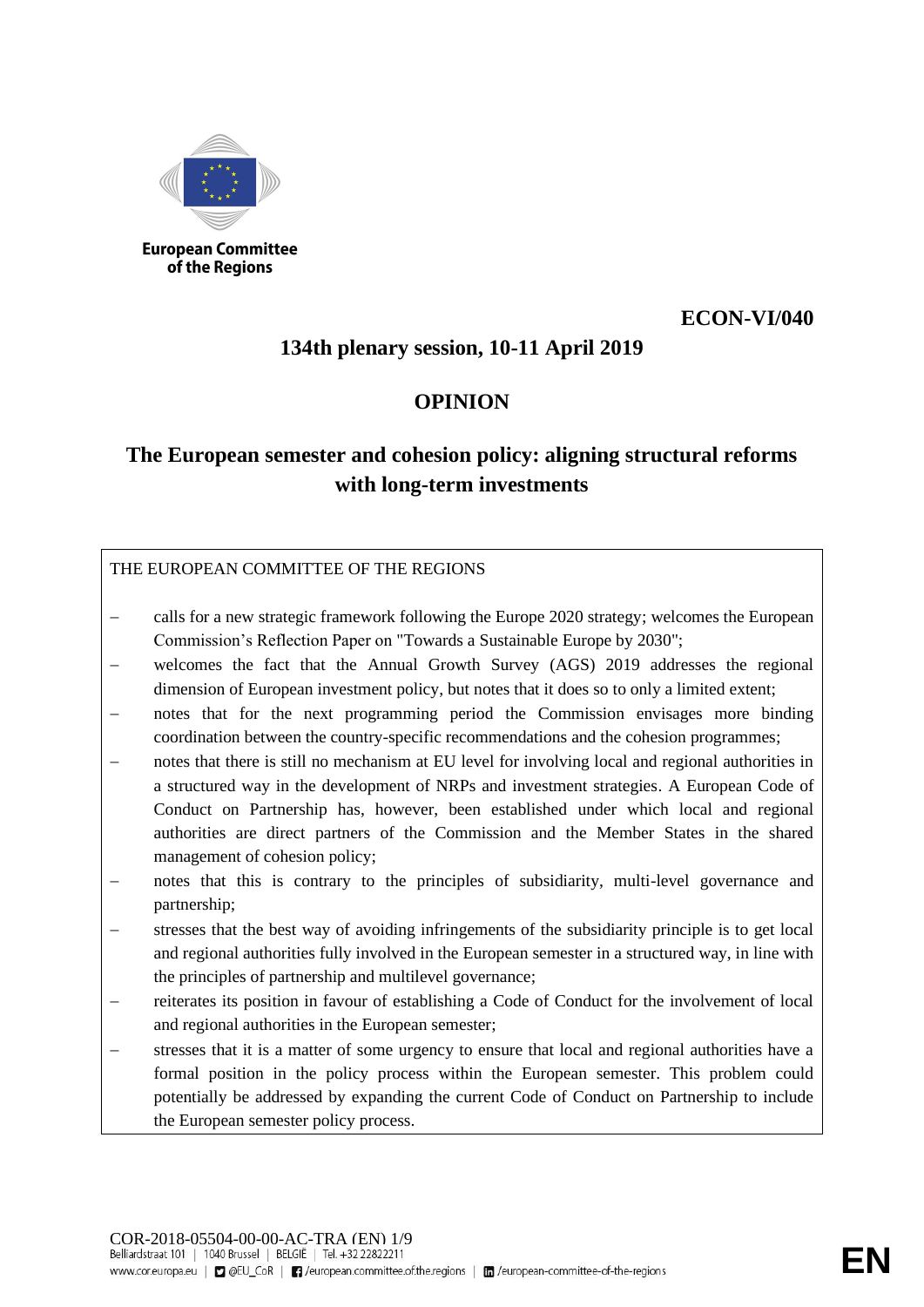## **Rapporteur**

Rob Jonkman (NL/ECR), Member of the Executive Council of Opsterland

#### Reference document

Communication from the Commission to the European Parliament, the Council, the European Central Bank, the European Economic and Social Committee, the Committee of the Regions and the European Investment Bank – Annual Growth Survey 2019: For a stronger Europe in the face of global uncertainty COM(2018) 770 final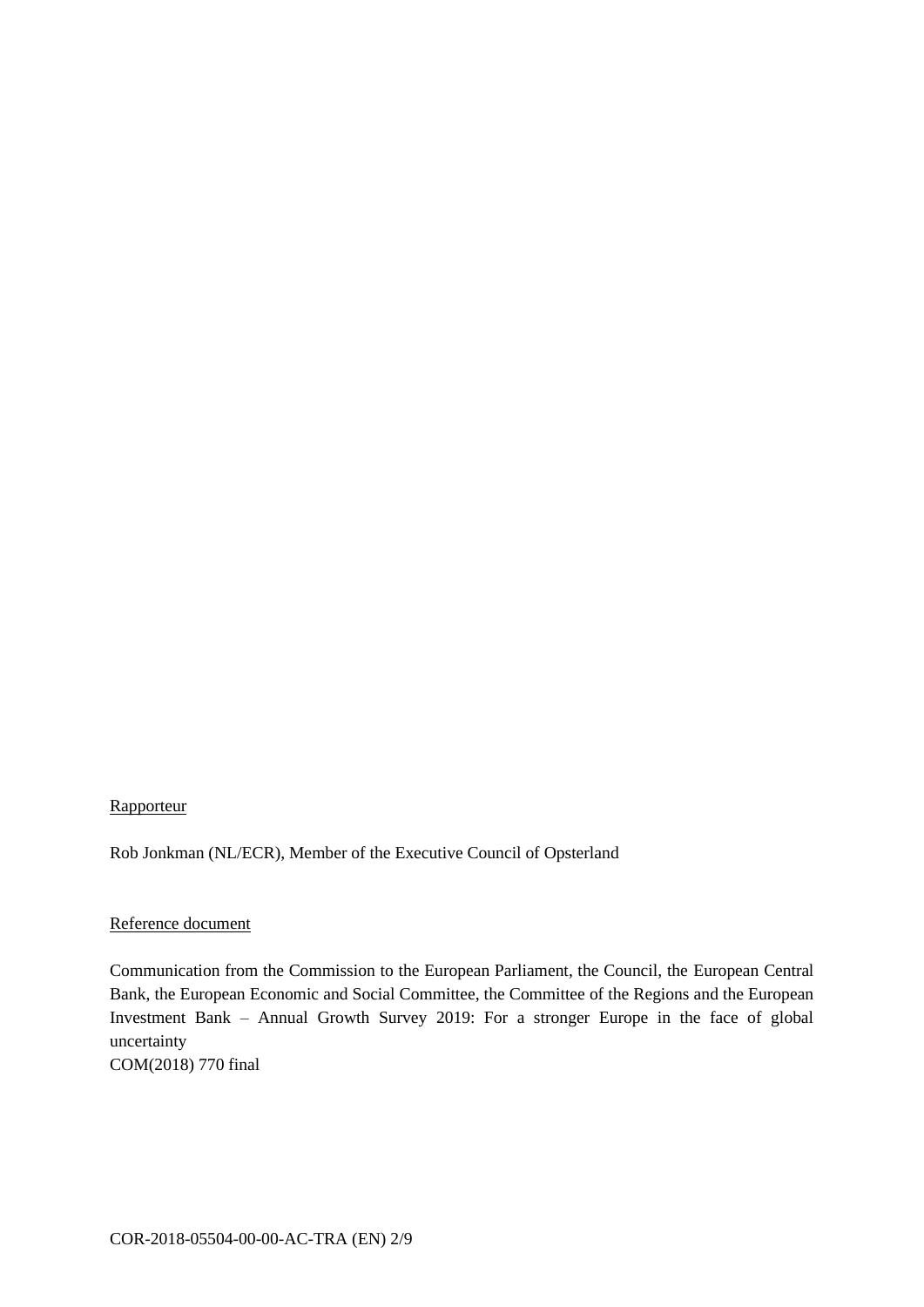## **Opinion of the European Committee of the Regions – The European semester and cohesion policy: aligning structural reforms with long-term investments**

## **I. POLICY RECOMMENDATIONS**

#### THE EUROPEAN COMMITTEE OF THE REGIONS

#### Introduction

- 1. The European semester is the main tool at EU level for coordinating the Member States' (socio-) economic and budgetary policies, with the Member States expected to keep their budgetary and economic policies in line with the EU country-specific recommendations (CSRs). The Europe 2020 strategy acts as a policy framework for these recommendations. Through the recommendations, the European Commission aims to encourage the Member States to implement structural reforms to strengthen their economies, boost employment and social inclusion and improve the investment climate.
- 2. Based on these recommendations, the Member States develop their own national investment strategies. Together with the annual national reform programmes (NRPs), these strategies will be presented as the basis for priority investment projects that should be supported using national and EU funding. The European semester therefore influences policy-making by public authorities at EU, national, regional and local level throughout the year.
- 3. During the current programming period (2014-2020), the EU tightened coordination between the European semester and the cohesion programmes in the Member States and regions. A recent study carried out by the Directorate-General for Employment, Social Affairs and Inclusion (DG EMPL) shows that the current European Structural and Investment Funds (ESIF) are relevant for around 60% of the country-specific recommendations
- 4. For the next programming period (2021-2027), the Commission envisages more binding coordination between the country-specific recommendations and the cohesion programmes, with the aim of boosting the effectiveness of action financed under cohesion policy and producing more sustainable results. In order to achieve this, the 2019 European semester will put more focus on assessing investment needs, in order to guide programming decisions for 2021-2027. The analysis in the 2019 country reports will look at the investment needs in each country, including the sectoral and regional dimensions, where relevant. On the basis of this analysis, a new annex to the country report will indicate which investment needs are relevant for cohesion policy in 2021-2027.
- 5. For the new cohesion programmes, the Commission proposes, in the draft Common Provisions Regulation, taking account of country-specific recommendations on at least two occasions: when programming begins and during the mid-term review. This review is due to take place in 2025.
- 6. The Commission will specifically take into account the country-specific recommendations both when adopting the partnership agreement and in the ESIF programmes.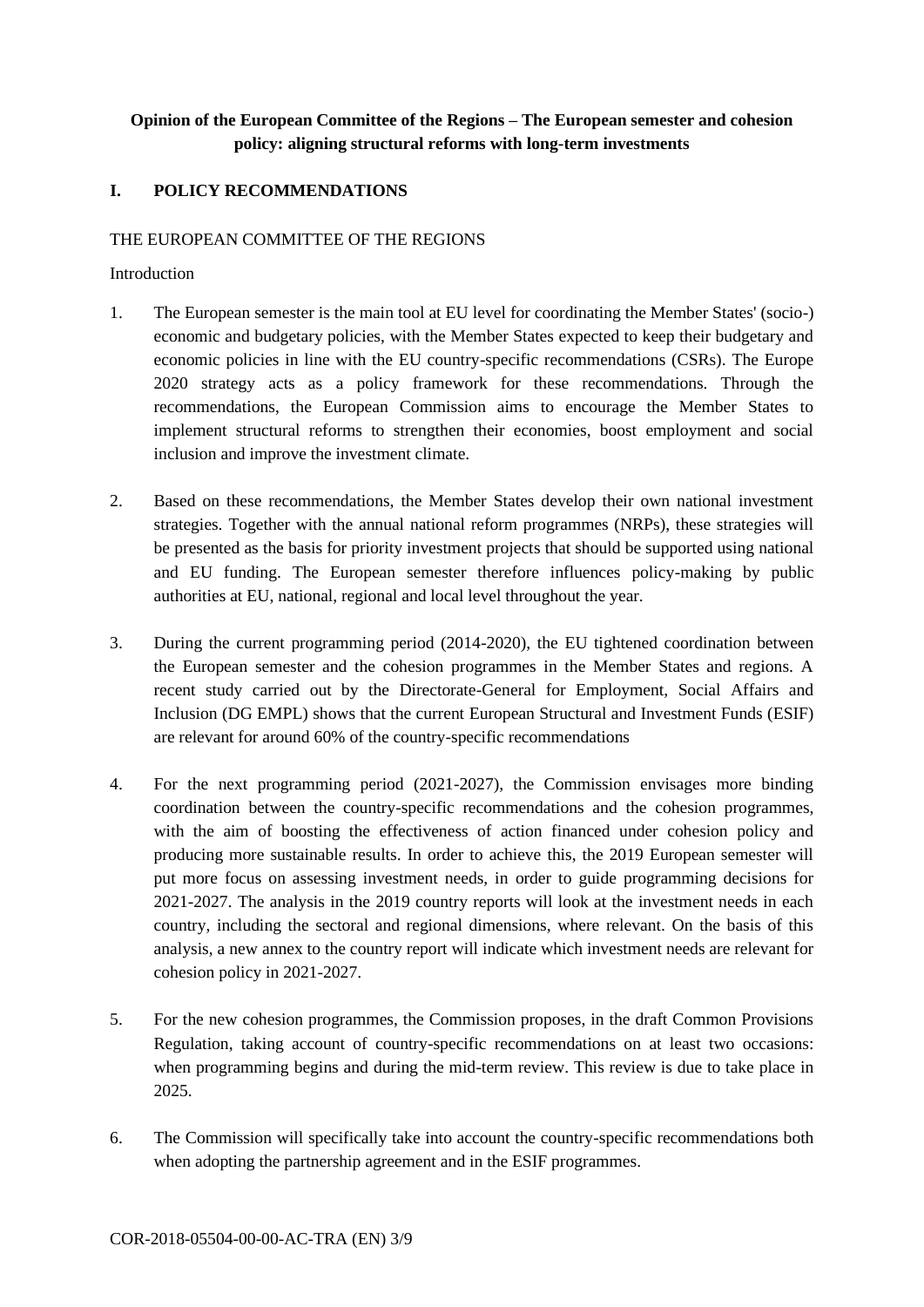7. Regrets that the Commission has not yet, ahead of the presentation of its proposals for the regulations applicable to the new EU funding programmes as of 2021 and of the new governance cycle starting after the European elections of May 2019, issued a proposal for a successor to the Europe 2020 strategy, despite repeated requests from the Committee and Parliament and criticism from the European Court of Auditors. Welcomes however the publication of the European Commission's Reflection Paper on "Towards a Sustainable Europe by 2030" on 30 January 2019, to which the CoR will dedicate separate opinions on the governance-related aspects and on the implementation of the environment and climate-oriented objectives. Indeed, if Europe wants to succeed in the paradigm shift to become sustainable by 2030, the full involvement of local and regional governments is needed as they carry the responsibility for the attainment of 65% of the SDGs targets.

The Committee on the European semester in connection with cohesion policy

- 8. The Committee of the Regions refers to the opinions and resolutions it published in 2017 and 2018 on the European semester and the role that local and regional authorities play within it, the link to cohesion policy, and the application of the principles of subsidiarity, partnership and multilevel governance.
- 9. The Committee supports the EU's commitment to reforms in the Member States to foster competitiveness and growth, to strengthen economic, social and territorial cohesion and economic convergence, and to increase resilience to external shocks in order to improve the stability of the euro area<sup>1</sup>.
- 10. With a view to those reforms, the Committee calls for a new strategic framework following on from the Europe 2020 strategy. This new strategy would also present a good opportunity to reform European semester governance, given that, with a few notable exceptions, local and regional authorities generally have little or no involvement in drafting NRPs<sup>2</sup>. This undermines the democratic credentials of the European semester and its territorial legitimacy.
- 11. The Committee points out that up to now too little has been done to engage local and regional authorities in the process of creating new strategic frameworks or drawing up the NRP. This problem could be solved, for example, using expertise from the Network of Regional Hubs, which is working, under the coordination of the Committee of the Regions, to gather feedback on the implementation of EU policy from 20 regions in 2019-2020.
- 12. With regard to the European semester, the Committee draws attention to the lack of ownership and administrative capacity at all levels of government - two elements that are necessary for successful implementation of the country-specific recommendations. The European semester process is not helped in this respect by the lack of a clear definition of what "structural reforms" actually are. In line with the subsidiarity and proportionality principles, only structural reforms that are relevant for implementation of the Treaty objectives should be eligible, and the action

<sup>1</sup> Resolution of the European Committee of the Regions on the economic policies for the euro area and in view of the 2019 Annual Growth Survey, 9 October 2018.

<sup>2</sup> Ibid.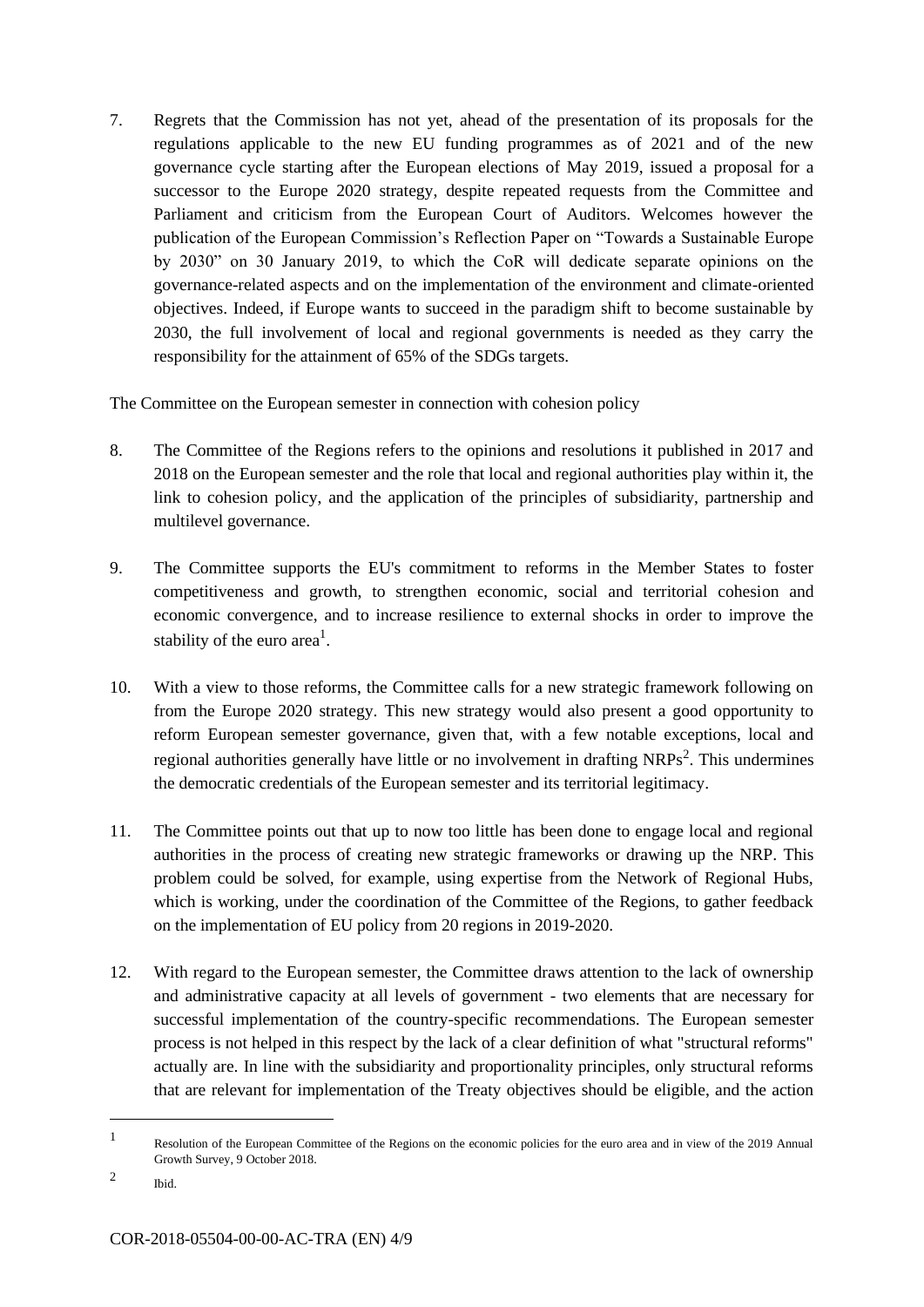must be in keeping with what is necessary to achieve that objective and relate directly to EU competences<sup>3</sup>.

- 13. In the Committee's view, ownership of the CSRs can be strengthened by increasing the involvement of local and regional authorities, in order to give the European semester a territorial dimension both at *analytical level* (by expanding the Annual Growth Survey, the NRPs and the CSRs to include analyses of territorial trends and the territorial impact of EU policy) and at *operational level* (by ensuring that local and regional authorities are more extensively and systematically involved, based on partnerships and multilevel governance)<sup>4</sup>.
- 14. As regards coordination between the European semester, the CSRs and cohesion policy, the Committee argues that cohesion policy is in principle a standalone policy and that its objectives (economic, social and territorial cohesion) must be maintained at all times. This means paying attention to the degree of relevance between the CSRs and the cohesion programmes and the importance of cooperation between national, regional and local authorities in terms of both the NRPs and the cohesion programmes<sup>5</sup>.

The position of local and regional authorities in the European semester and cohesion policy

- 15. The Committee notes that, despite the link between the European semester and the current cohesion programmes, there is still no mechanism at EU level for involving local and regional authorities in a structured way in the development of NRPs and investment strategies. A European Code of Conduct on Partnership has, however, been established for the preparation, implementation and evaluation of ESIF programmes and partnership agreements. Under this code of conduct, local and regional authorities are direct partners of the Commission and the Member States in the shared management of cohesion policy.
- 16. The Committee stresses that the recommendations issued in connection with the European semester primarily relate to policy areas where the EU and the Member States have shared competence, and the EU can only take action to support them.
- 17. The Committee stresses that the structured involvement of local and regional authorities needs to become a permanent fixture in the European semester. It finds it regrettable that the Annual Growth Survey refers to the involvement of the social partners and national parliaments but not to that of local and regional authorities, as was the case in 2018.
- 18. The Committee notes that this is contrary to the principles of subsidiarity (Article 5(3) TEU and Protocol No 2), multi-level governance and partnership (see Article 6 on Partnership and multilevel governance of the draft proposal for a regulation laying down common provisions on the European Regional Development Fund, the European Social Fund Plus, the Cohesion Fund, and the European Maritime and Fisheries Fund and financial rules for those and for the Asylum and

<sup>3</sup> Opinion on the Reform Support Programme and European Investment Stabilisation Function (COR-2018-03764).

<sup>4</sup> Opinion on improving the governance of the European semester: a Code of Conduct for the involvement of local and regional authorities (COR-2016-05386).

<sup>5</sup> Opinion on the Common Provisions Regulation (COR-2018-03593).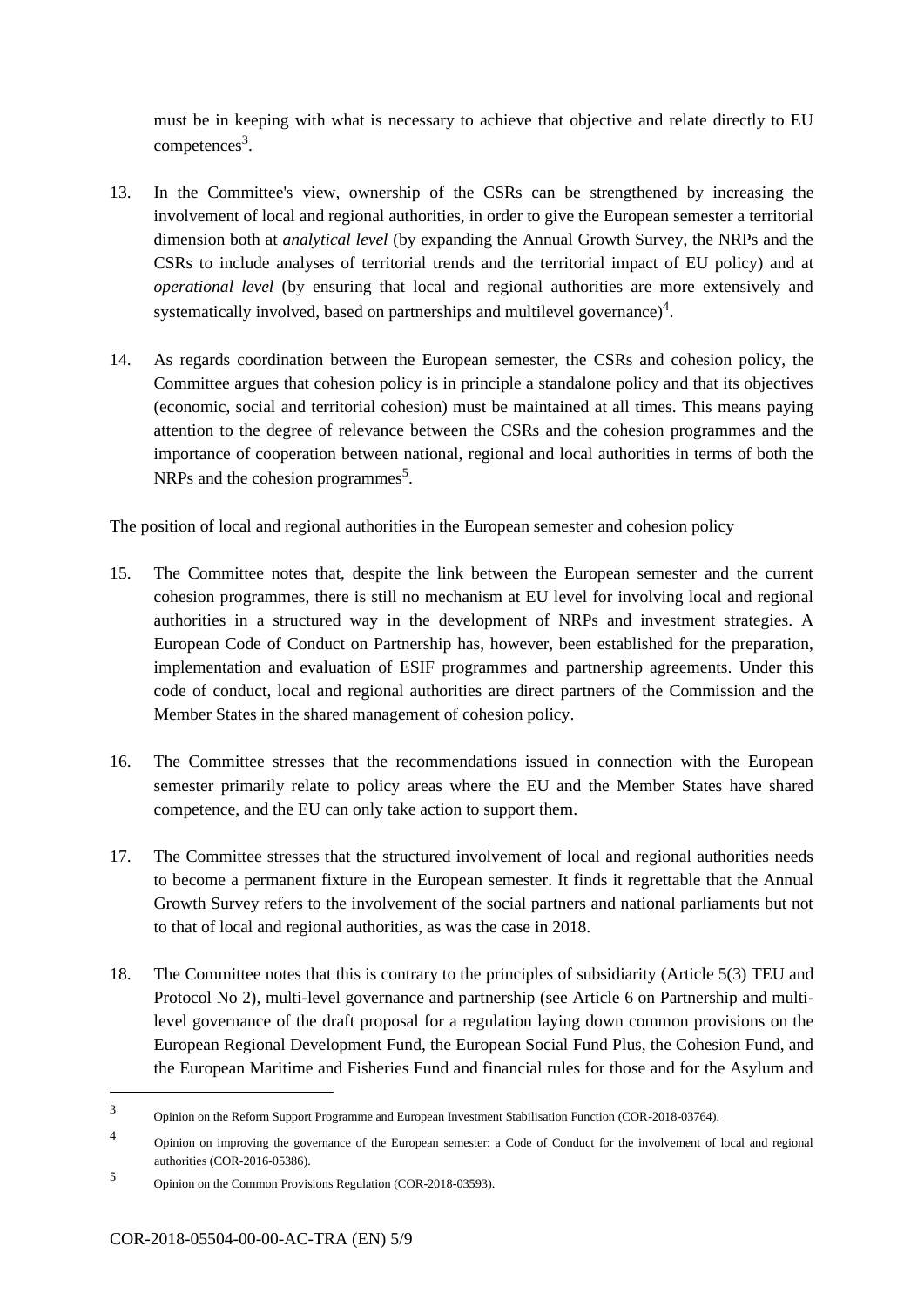Migration Fund, the Internal Security Fund and the Border Management and Visa Instrument COM(2018) 375), as the CSRs, via cohesion policy, directly influence policy-making at local and regional level and thus impose obligations on that level of government in those policy areas where it has legislative powers. This also runs counter to the principles in the Council of Europe's European Charter of Local Self-Government.

- 19. The Committee would refer in this connection to the Commission communication of 23 October 2018 on subsidiarity<sup>6</sup>, which acknowledges, among other things, that local and regional authorities are different to other stakeholders because they are at the forefront of implementing Union law and that "there is scope in many cases for the views of national and regional Parliaments and those of local and regional authorities to be reflected better [...] during the legislative procedure".
- 20. The Committee would also refer to the fourth recommendation of the Commission's Task Force on Subsidiarity, Proportionality and "Doing Less More Efficiently", which states that "Member States should follow the European Commission's guidance and engage meaningfully with local and regional authorities when preparing their national reform programmes and designing and implementing structural reforms as part of the European semester to improve ownership and implementation of these reforms"<sup>7</sup>.
- 21. The Committee therefore stresses that the best way of avoiding infringements of the subsidiarity principle and ensuring that the policy is effectively coordinated is to get local and regional authorities fully involved in the European semester in a structured way, in line with the principles of partnership and multilevel governance. In that context, it is worrying that the Council negotiations on the Common Provisions Regulation raised the possibility of relaxing those two principles, given that this could undermine effective coordination between the European semester and cohesion policy.

Towards country-specific recommendations and new cohesion programmes 2021-2027

- 22. In response to the Romanian Presidency's request that the Committee produce an opinion on how much flexibility the regions have within the link between the cohesion programmes and the country-specific recommendations and how the regions can be given a greater role in the European semester, the Committee would note the following:
- 23. The Committee welcomes the fact that the Annual Growth Survey (AGS) 2019 addresses the regional dimension of European investment policy, but notes that it does so to only a limited extent.
- 24. The Committee notes that the 2019 country reports include for the first time an assessment of regional disparities as well as the "Investment guidance on cohesion policy funding 2021-2027"

<sup>6</sup> COM (2018) 703 final.

<sup>7</sup> Report of the Task Force on Subsidiarity, Proportionality and "Doing Less More Efficiently": Active Subsidiarity. A new way of working (July 2018).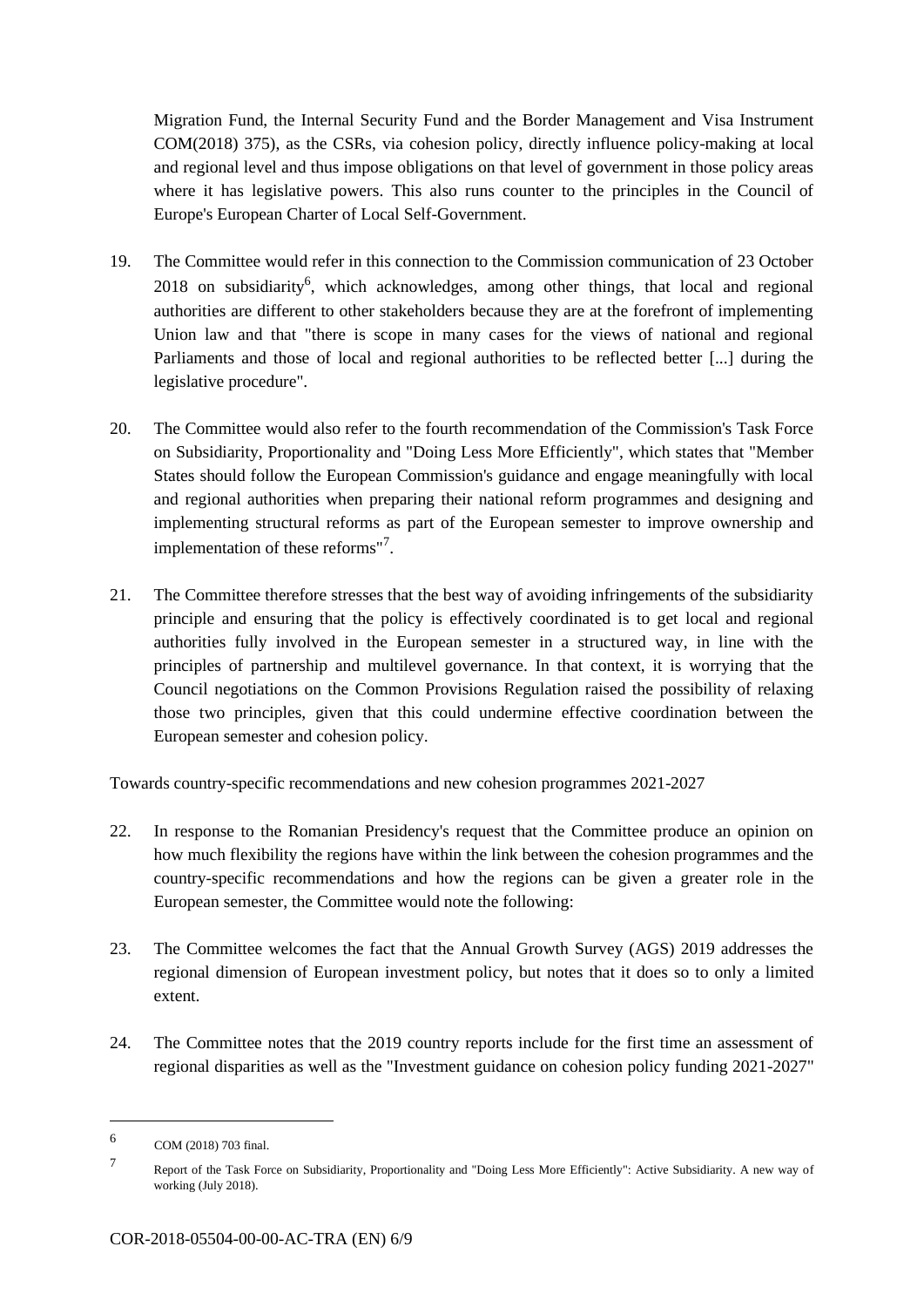(Annex D) for each Member State which launches the dialogue between the Commission and the Member States on the programming of cohesion policy in 2021-2027.

- 25. The Committee welcomes the statement in the AGS 2019 that "Europe needs to take a longterm view". It stresses that a set of shared long-term objectives makes it easier to find the necessary trade-offs between the objectives of sustainable growth, cohesion, social inclusion, resilience and macro-economic stability that will enable the Member States to achieve a practicable and socially accepted mix of investment and structural reform.
- 26. The European Commission and the Member States should therefore ensure that all levels of government are involved in preparing the country reports and the country-specific recommendations in particular by identifying what mix of investments and reform is best suited to their countries and regions, and designing the relevant policy bearing in mind national reports.
- 27. In this context, the Committee reiterates its position in favour of establishing a Code of Conduct for the involvement of local and regional authorities in improving the governance of the European semester<sup>8</sup>. It is important for local and regional authorities to be given a formal place in the European semester process, so that the country-specific recommendations can - where relevant - be translated, by means of dialogue and horizontal coordination, into investment in the new cohesion programmes.
- 28. Stresses that the programming process for the new cohesion programmes has already started with the Country Reports published on 27 February  $2019<sup>9</sup>$  and paving the way to the CSR and NRPs, and that it is therefore a matter of some urgency to ensure that local and regional authorities have a formal position in the policy process within the European semester. This problem could potentially be addressed by expanding the current Code of Conduct on Partnership to include the European semester policy process.
- 29. With a view to enhancing the role of local and regional authorities in the European semester, the Committee supports initiatives to gather and exchange good examples of local and regional authority involvement in NRPs and investment strategies.
- 30. The lack of formal involvement of local and regional authorities in the European semester policy process is liable to result in a top-down approach to programming the new cohesion programmes, which would place undesirable restrictions on freedom of choice at local and regional level and undermine flexibility. This could exacerbate the lack of ownership of the CSRs and thwart successful implementation of the new cohesion programmes, which is at odds with the Commission's intention of making cohesion policy more results-oriented and increasing the policy's added value for the EU and its Member States.

Brussels, 10 April 2019

<sup>8</sup> Opinion on improving the governance of the European semester: a Code of Conduct for the involvement of local and regional authorities (COR-2016-05386).

 $\overline{Q}$ [https://ec.europa.eu/info/publications/2019-european-semester-country-reports\\_en](https://ec.europa.eu/info/publications/2019-european-semester-country-reports_en)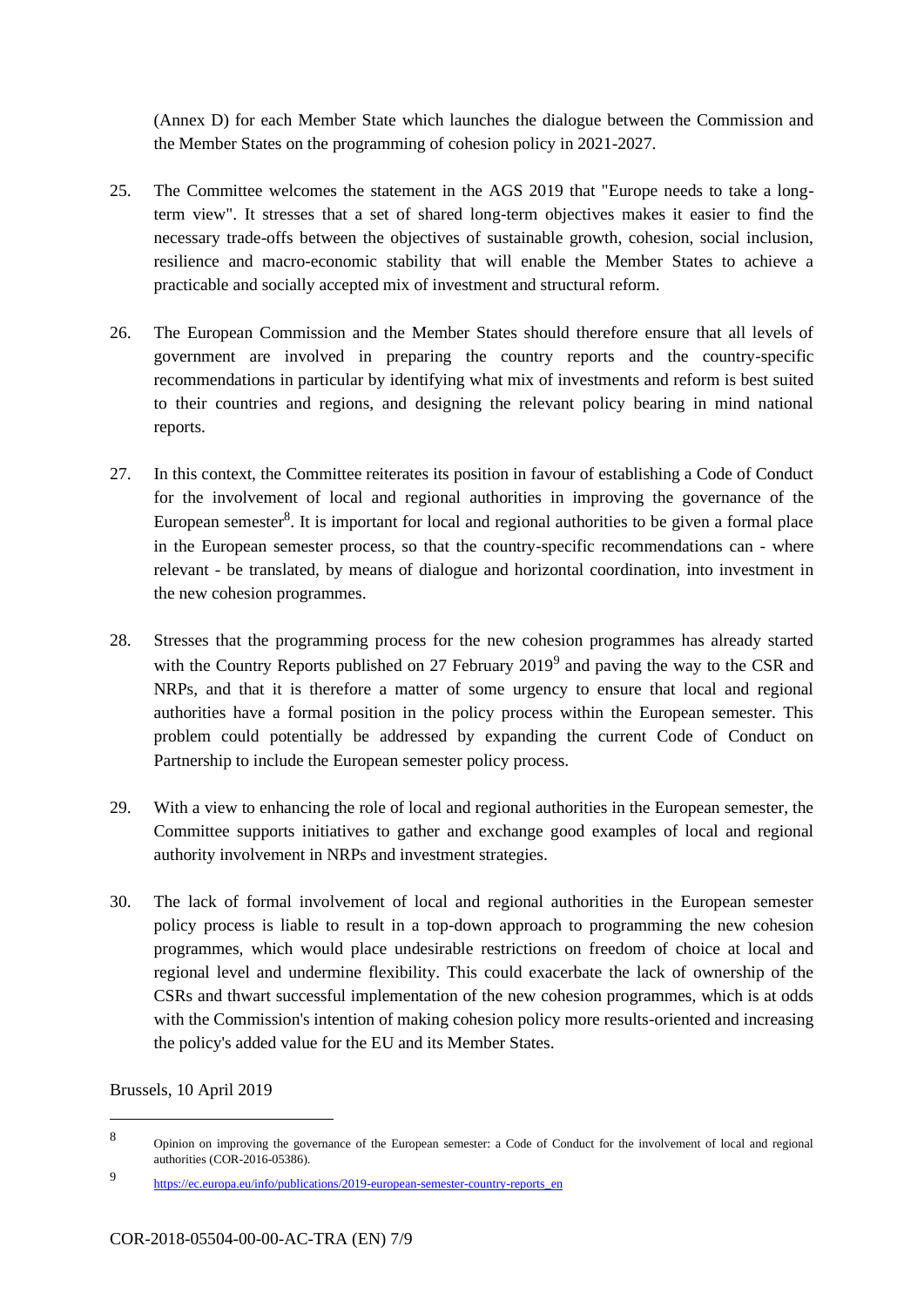The President of the European Committee of the Regions

Karl-Heinz Lambertz

The Secretary-General of the European Committee of the Regions

Jiří Buriánek